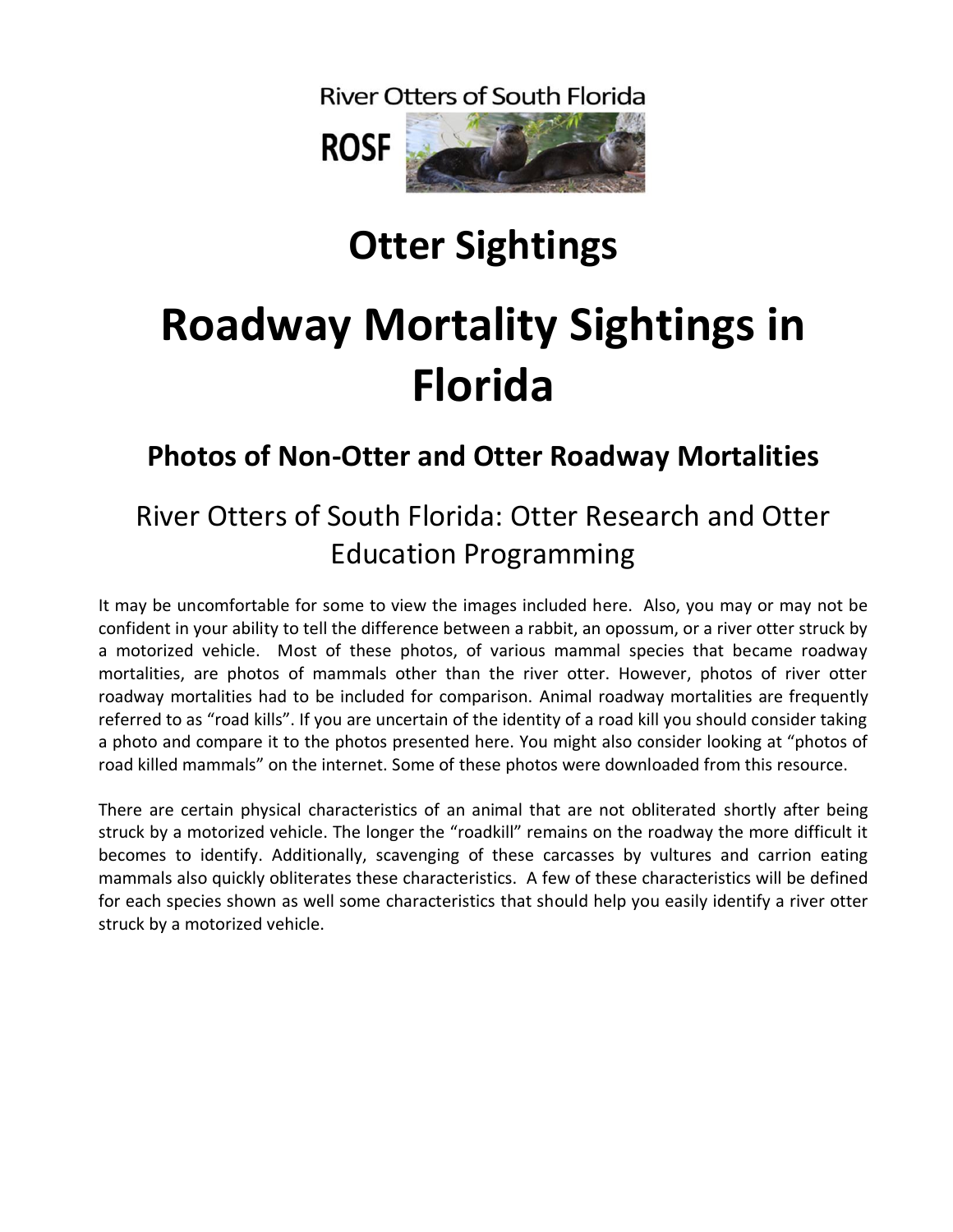

**The opossum,** or more correctly called the Virginia opossum, is relatively easy to identify. The face is pointed and elongated and lightly colored to mostly white. The tail is long, thin, and hairless and the body hair appears long and sparse. Ears are medium in size and usually held upright. (Photo credit: sheamagazine.com)



The **Eastern cottontail rabbit** is most readily identified by its long ears and the small rounded, tail that is white and cotton-liked underneath. Except for the white under the tail and along the underside, the rest of the body is covered with dark to light brown fur and the hind legs are very long compared to the short front legs.(Photo Credit: Joel Satore)





The **Eastern gray squirrel** is another mammal species easy to identify as a roadway mortality. The inside of the legs, the abdomen and throat are an obvious white or very light gray. The hair on the remainder of the body is grey mixed with various amounts of rust-colored hair. The tail, especially in winter, has a border of white hair. (Photo Credit: almay.com D5FF5M)